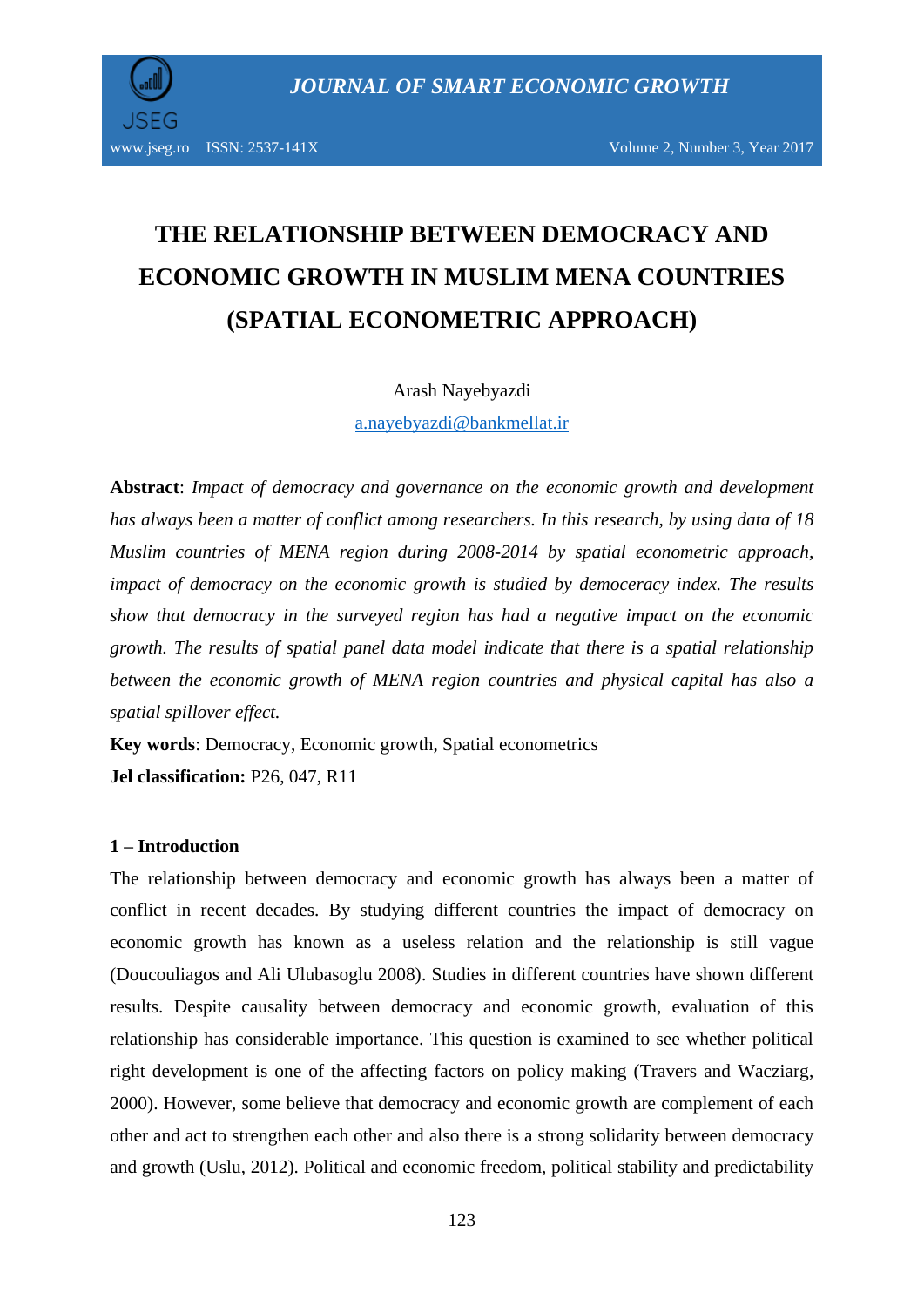

www.jseg.ro ISSN: 2537-141X Volume 2, Number 3, Year 2017

of economic policies provide growth and development of economic promotion (Heidari, Alinejad and Jahangirzadeh, 2013). Some others believe that democracy has a negative or neutral impact on economic growth. In this viewpoint, despite acceptance of indirect positive impacts of democracy like higher stability property rights on economic growth, there is a belief that results of econometric research indicates that negative effects are adjusted by positive or neutral impacts (Gerring, Bond, Barndt and Moreno, 2005). There are many disputes on this matter that which one of growth and democracy concepts will cause each other `s creation. So, to investigate this issue there is at least five theoretical models (CHEN, 2007): the first viewpoint belongs to modernizations who precedence economic growth over democracy and its factor. (Lipset, 1959) The second approach is from Samuel Huntington who looks at this subject as a process. He believes that economic development output will cause corruption, so political system will move to post institution building democracy. (Huntington, 1968) The third viewpoint on contrary to modernizations, by evaluation of China believes that economic development will not lead to democracy, because authoritarian regimes with autocratic governance plan to show people that it is possible to benefit from economic development without political liberalization (Mesquita & Downs, 2005). The forth viewpoint is on this basis that democratic systems have better economic and social welfare indicators than undemocratic systems, so democracy is prior to development in developing countries. (Siegle, Einstein & Halperin, 2004) Although the fifth viewpoint believes that policy effects economic performance, but the impact of political regimes` type on economic growth is not significant (Przeworski and Limongi, 1993; Przeworski, Alvarez 1950, Cheibub, and Limongi, 2000). In this study, our assumption is on this basis that democracy impacts on economic growth is important. In this study, the effect of democracy index on economic growth is evaluated by using data panel of MENA region member Muslim countries. As surveyed countries are located in the same geographical region and probability of proximity effect exists, spatial econometric models are used to allow us to evaluate the effect of proximity. This study consists of six parts: in the first part introduction of report is presented. In the second part subject literature and in the following sections methodology and data will be examined. In the fifth part of paper experimental results obtained from modeling will be submitted. In the sixth part of paper summary and conclusion will come.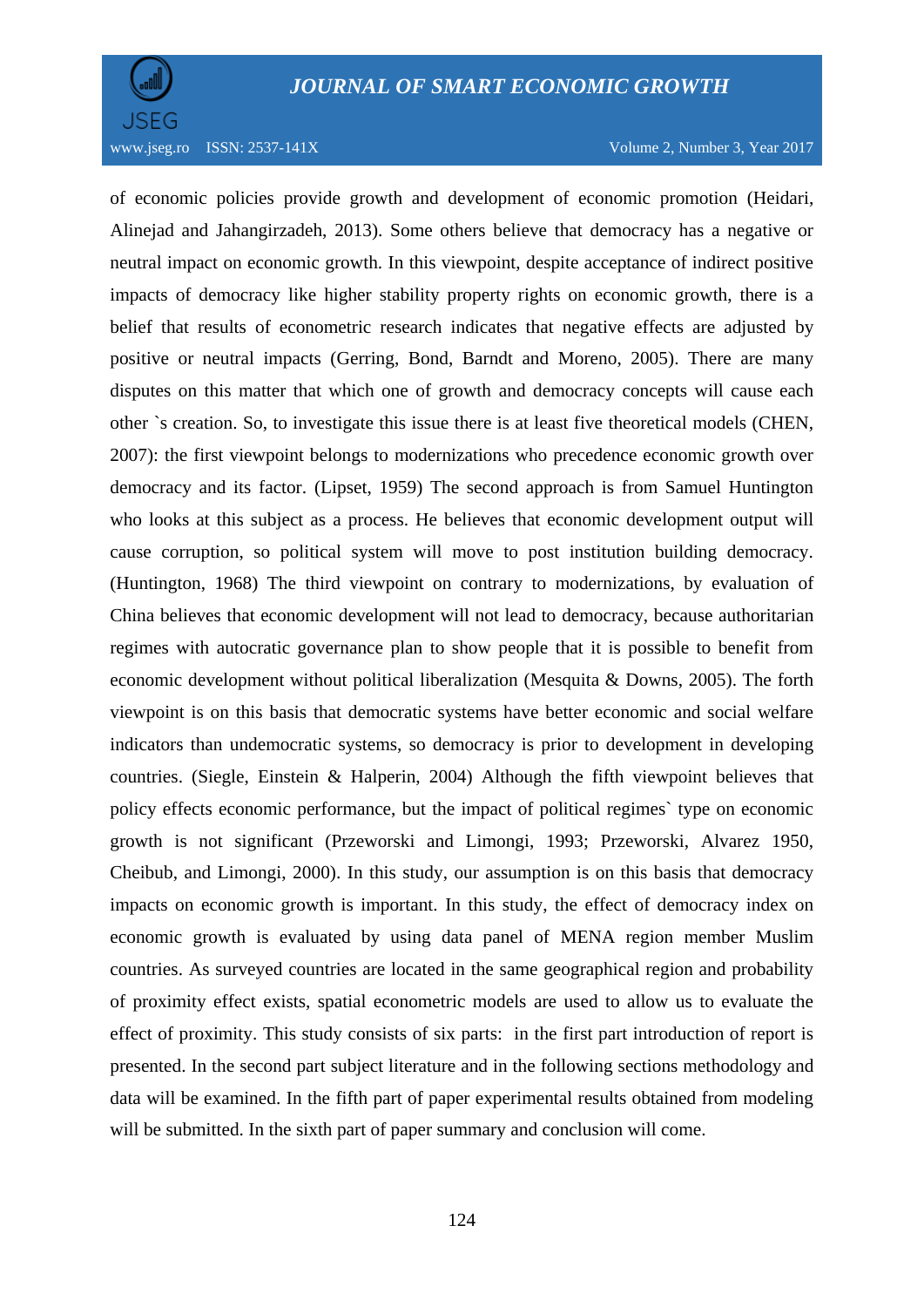

## **2- Literature**

By analyzing countries` data in 1987- 2002 via GMM, the relationship between democracy and per capita income is evaluated. According to their conclusion, square of democracy effects economic growth. This means that at lower levels of democracy, economic growth will rise first, then after it wanes after reaching the maximum point.

Libman 2011, by studying the areas controlled by Russian federation in  $2000 - 2004$ , it is concluded that areas with high levels of democracy which are similar to autocratic governments have better economic performance than combined governments. (Democratic and autocratic)

Doucouliagos and Ulubasoglu (2008) in their study conclude that a definite conclusion about democracy effect on economic growth can not be reachable. Although they believe that by indirect effect of democracy on human capital improvement, less inflation, reduction of political instability and creation of more economic freedom, economic growth will be pushed up further, but democracy does not have direct impact on the economic growth.

DRURY, KRIECKHAUS and LUSZTIG (2006) evaluated the effect of corruption and democracy on economic growth in more than a hundred countries in 1982-1997 period. According to the authors while democracy has indirect effect on economic growth but corruption has negative and direct effect on growth. One of the indirect benefits of democracy is ability of decreasing the final effect of corruption on economic growth. It does not mean that there is no corruption in democratic countries, but politician's electoral mechanism prevents them from engaging in corruption to avoid jeopardizing their political life. It will cause better economic performance. Mobarak (2005) has evaluated the effects of economy and democracy fluctuations on economic growth. He concludes that democracy and pluralism will decrease fluctuation and reduction of fluctuation will increase growth. The writer believes that in lack of clear comprehensive consensus relationship between democracygrowth, a strong relationship between democracy and stability is proven.

Heo and Tan (2001) by evaluating 14 developing countries, causality relationship between democracy and economic growth is examined by Granger causality. The results of this study suggest that as economic growth impacts democracy, democracy is also affected by economic growth.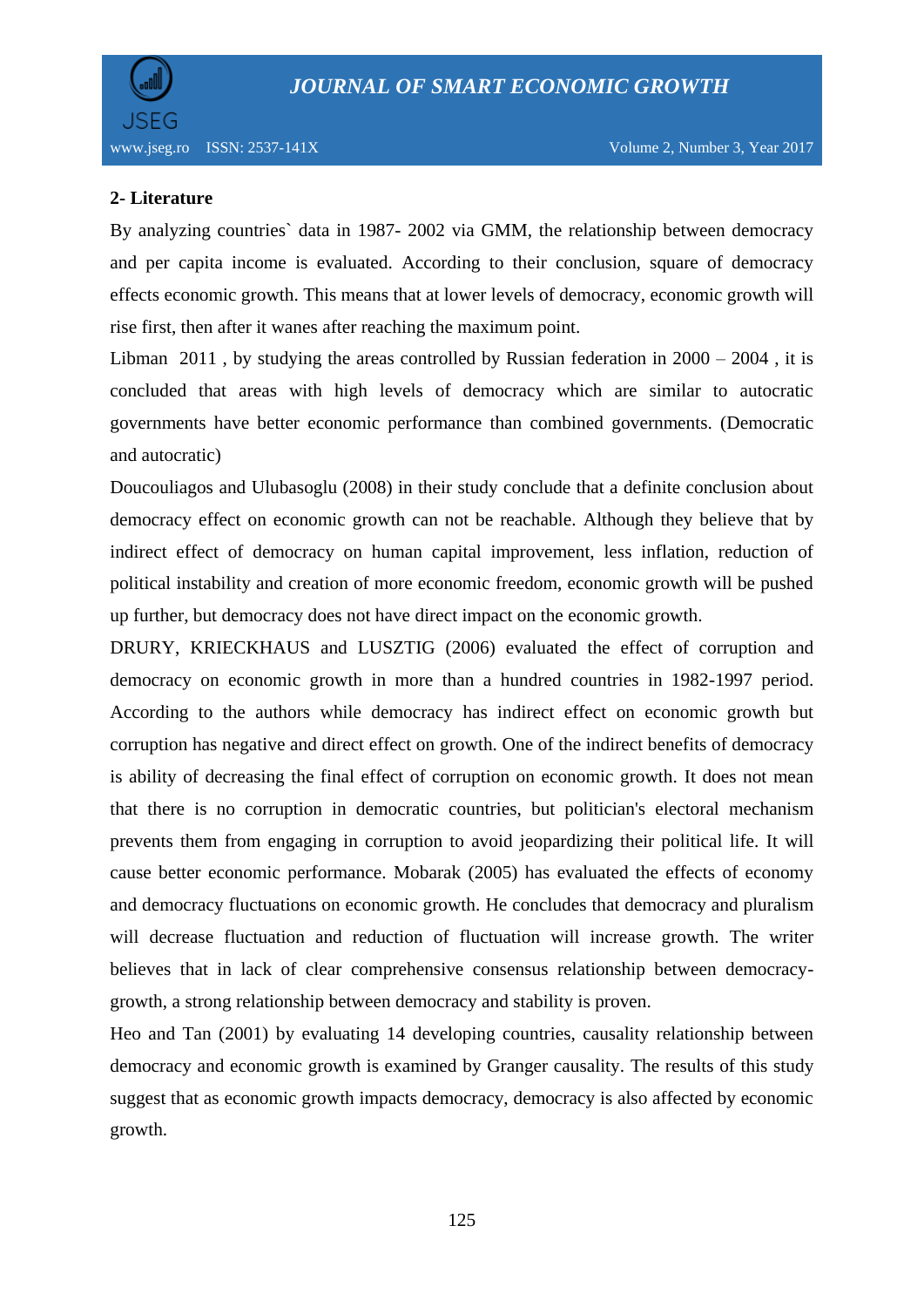

Robinson (2006) who has done many studies on the relationship between economic growth and democracy, in this article concludes that there is a correlation between per capita income and democracy because they are similar factors in a society that simultaneously determine how successful and democratic is a community. But nonetheless he believes that many studies should be done in this regard.

KRIECKHAUS (2006) believes that a region which has democracy is very important. In his article he points that in places like Latin America where there are a lot chirping noise by different groups about redistribution of wealth, usually democracy has become a populism with poor economic performance. This happens for those countries where the political elites are committed to advancing country industrialization either. He believes that democratic pressure may become an obstacle for efficient economic performance. In this regard some Asian countries have had such experiences. On the other hand, in countries such as those who are sub-Saharian line in Africa that have chronic patrimonialism, democracy creates a useful system that can send corrupted politicians out of political scene and facilitate economic growth. By sensitive analysis in different regions of the world, the writer proves his claim.

Abeyasinghe (2004) by examining the developing countries he found that democracy has a negative impact on economic growth but considered political stability as a positive impact.

Rivera – Batiz (200) evaluation of the effect of democracy on long term economic growth is done by improving the quality of government. He believes that stronger democratic institutions will prevent corruption and consequently will cause stimulation of technological change and economic growth. In this paper, democracy is know as an influencing factor on total production factor of productivity growth.

PLUMPER and MARTIN (2002) believe in the existence of a reverse U form relationship between democracy and economic growth. They prove three hypotheses in their study: 1 existence of a no-linear relationship in reversed U form between democracy and per capita income levels. 2-further effects of government expenditures on economic growth at higher levels of democracy. 3-existence of U form relationship between levels of democracy and government expenditures share of GDP.

They believe that government in low levels of democracy use rent for their survival. But by rising democracy in the country, rent will become a costly mean and the state will use costly means of public goods to increase their chance of survival.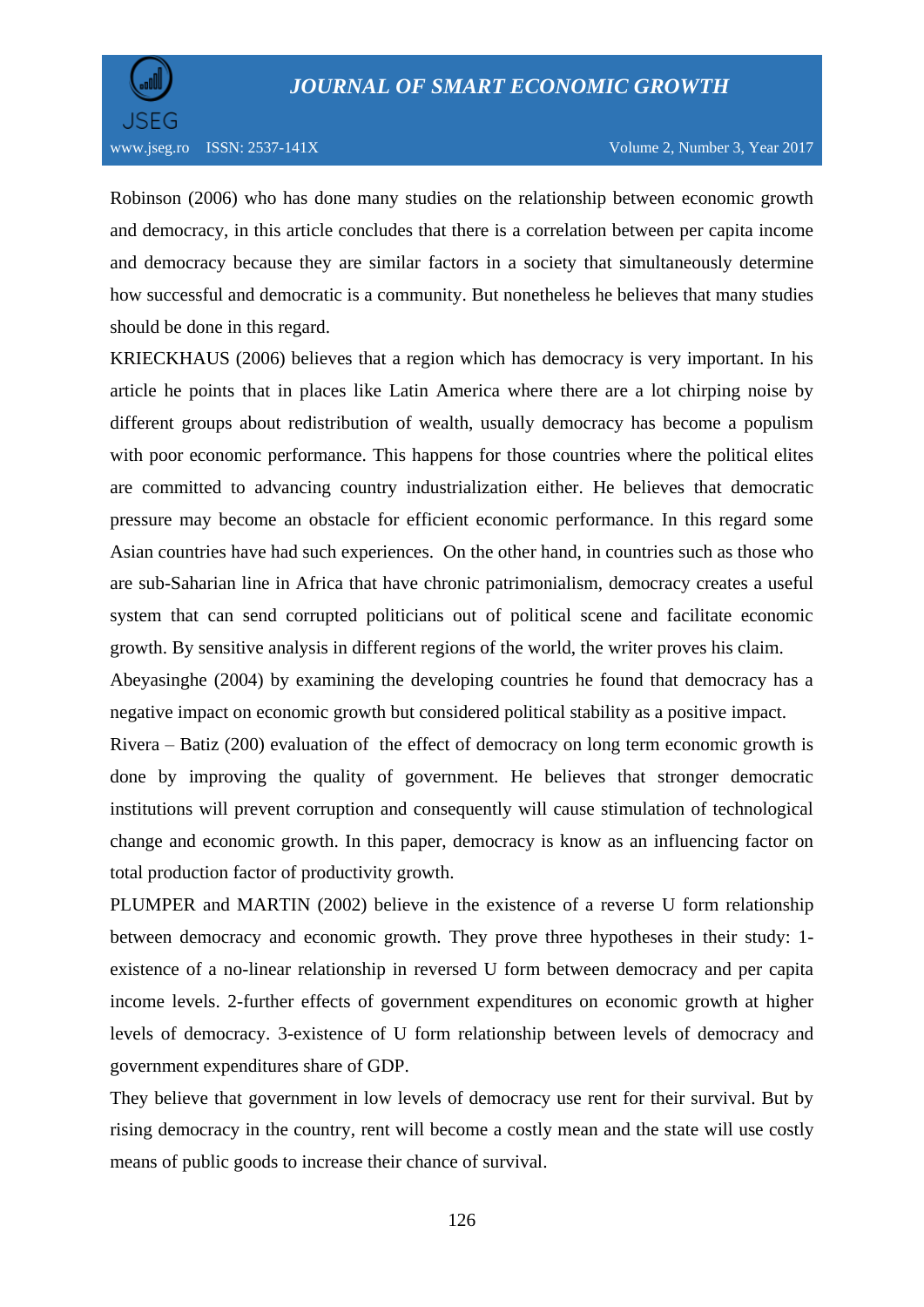

## **3- Methodology and data**

#### **3-1- spatial econometric model**

Anselin (1988) states that common econometric based on Gaussian-Markov assumption is not appropriate for regional studies. Because in regional data there is two subject of spatial dependence between observation and spatial heterogeneity of relations between model parameters that ignores common econometric of these two disruptive assumption of Gauss-Markov.

Based on Gauss – Markov theorem, regression sample data is as follows:

$$
Y = X\beta + \varepsilon \tag{1}
$$

Y= dependent variable

 $X =$  independent variable vector

β= regression estimated coefficients

Based on Gauss – Markov assumptions, by moving among observations Y will have fixed values. And covariance between observations will be zero. This is despite the fact that for sample data with spatial dependence such phenomenon will not happen.

#### **3-1-1- spatial dependence and spatial heterogeneity**

When some observations are related to a place like i. And this observation is dependent to other place observation like j.  $(i\neq j)$ , then spatial dependence is created. Spatial heterogeneity refers to deviation in relationship between observations in different geographical areas. Despite such relation, Gauss – Markov assumption about stability of mean and sample distribution variance is breached. (Lesage, 1999)

## **3-1-2- locating in spatial models**

In this regard two information sources of coordinate position and proximity can be considered which are in researchers` hand. Position in coordinate page can be measured by measuring the distance of each geographical point from other points or fixed or central observation can evaluate geographical dependence.

Proximity can also reflect the relative position of a regional observation unit to the other units. In this study, the method of spatial proximity and adjacency matrix of MENA region member Muslim countries is used.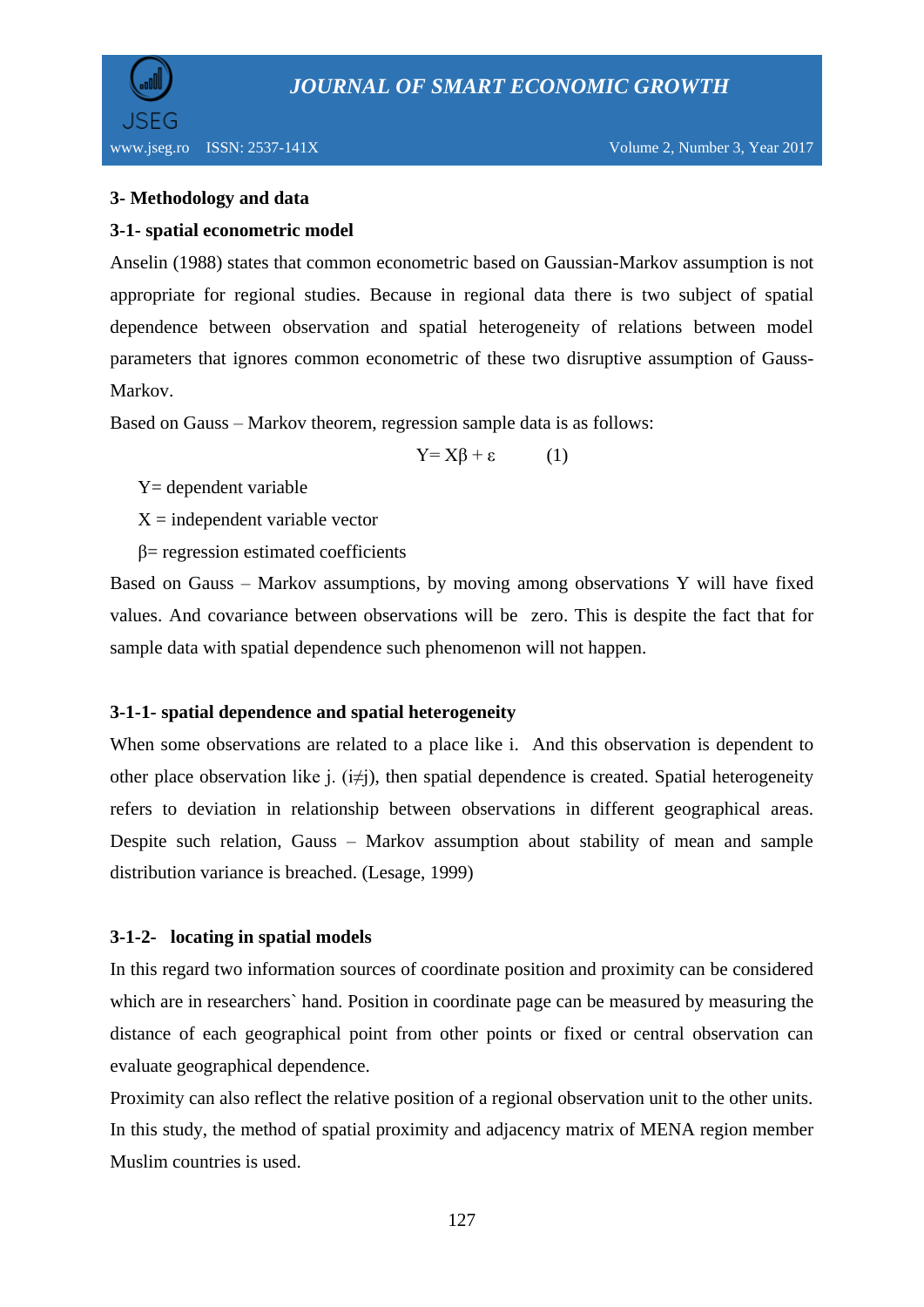

## **3-1-3- Spatial Panel Models**

General expression of spatial panel models is as follows:

$$
Y_{i} = \tau Y_{i,t-1} + \rho W Y_{i,t} + X_{i,t} \beta + DX_{i,t} \theta + \alpha_{i} + \gamma_{t} + \nu_{i,t}
$$
\n
$$
\nu_{i,t} = \lambda E \nu_{i,t} + u_{i,t} \qquad u_{i,t} \approx N(0, \sigma^{2} I_{n}) \qquad (3)
$$

where I, cross, t, time, Y  $n^*$  vector of dependent variable, X K vector  $n^*$  of explanatory variables, W spatial weight matrix n\* n dependent variable, D spatial weight matrix of independent variable, E spatial weight matrix of residuals,  $\Box$  i, fixed or random effects, Yt, effects of time, are considered.

Given the sircumstances, following spatial models are studied:

1- Spatial Autoregressive Model (SAM)

$$
Y_i = \tau Y_{i,t-1} + \rho W Y_{i,t} + X_{i,t} \beta + \alpha_i + \gamma_t + u_{i,t} \tag{4}
$$

2 – Spatial Durbin Model (SDM)

$$
Y_i = \tau Y_{i,t-1} + \rho W Y_{i,t} + X_{i,t} \beta + D X_{i,t} \theta + \alpha_i + \gamma_t + u_{i,t} \quad (5)
$$

3- Spatial Error Model (SEM)

$$
Y_i = X_{i,t} \beta + \alpha_i + \gamma_t + \nu_{i,t}
$$
 (6)

4 – Spatial Autocorrelation Model (SAC)

$$
Y_i = \tau Y_{i,t-1} + \rho W Y_{i,t} + X_{i,t} \beta + \alpha_i + \gamma_t + \nu_{i,t} \tag{7}
$$

5- Generalized Spatial Panel Random Effects model(GSPRE)

$$
Y_i = X_{i,t} \beta + \alpha_i + \gamma_t + \nu_{i,t} \quad , \alpha_i = \emptyset W \alpha_i + u_i \tag{8}
$$

In this study SAR, SAC, SEM and SDM models have been used according to appropriate results which are related to theoretical and statistic expectations.

#### **2-3- Data**

In this study, study of Ahmad and Qureshi (2012) is modeled by using following variables for 81 MENA region member countries in 2008 – 2014 period:

- A) Output per work force (Yit): This ratio is reached by dividing of countries revenue to current prices of work force in each country. This variable is entered into model in logarithmic form.
- B) Per capita capital formation (Kit): This ratio is reached by dividing the capital formation in each country t workforce. This variable is entered into model in logarithmic form.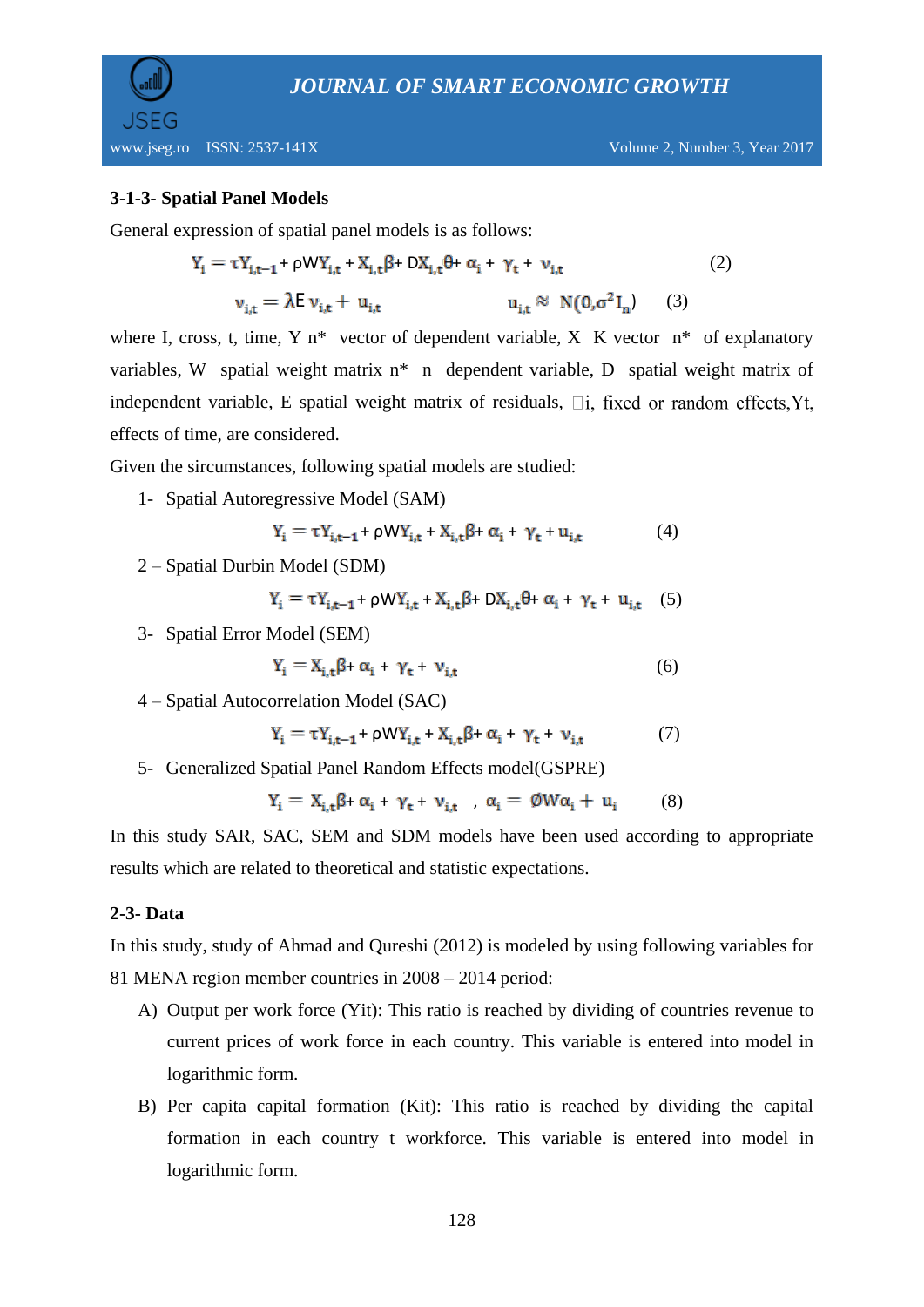

- C) Democracy index (diit): Democracy index is reached out by five indicators as selection mode and pluralism, government performance, political participation, political culture and civil liberties that is published by Economist magazine for all countries every year. According to this index, countries are divided into four classifications: full democracy (point:8-10) fragile democracy (point:  $6 - 8$ ), the intermediate (point: $4 - 6$ ) and tyranny ( point: $2 - 4$ ) Maximum score of this index is 10.
- D) Trade openness (troit): this index is reached by dividing te sum of imports and exports of each country t its GDP and indicates trade openness in each country` s economy.
- E) Government expenditure (govexpit): this index shows government annual expenditures. This variable is entered into model in logarithmic form.
- F) Human capital index (Leit): according to the fact that in growth models human capital factor is known as an effective one, in this utilized model life expectancy index proxy is used as a human capital explanatory variable, above mentioned factor is entered into model.

|                       | variable  | mean  | medium | max       | min       | sd    | source         |
|-----------------------|-----------|-------|--------|-----------|-----------|-------|----------------|
| Dependent<br>variable | Inyit     | 9.94  | 9.87   | 11.8      | 8.22      | 0.95  | www.sesric.org |
|                       | Kit       | 8.57  | 8.69   | 10.7<br>6 | 6.27      | 1.01  | www.sesric.org |
|                       | Indiit    | 1.19  | 1.23   | 1.84      | 0.57      | 0.28  | www.eiu.com    |
| independent           | troit     | 0.91  | 0.92   | 1.78      | 0.39      | 0.28  | www.sesric.org |
| variables             | Ingovexpi | 23.25 | 23.55  | 26.0      | 19.2      | 1.31  | www.sesric.org |
|                       | Leit      | 72.69 | 59.3   | 80        | 74.2<br>5 | 72.69 | Hdr.undp.org   |

Table 1 – Descriptive statistics of used variables by 81 MENA region member countries.

#### **4- Specifying model and experimental results:**

The aim of this study is to explain the effects of democracy on economic growth. We use Cobb-Douglas standard production function model with constant returnes to scale as Qureshi and Ahmad (2012) study.

$$
Y_{it} = A_{it} K_{it}^{\alpha} L^{\beta} H^{\delta}
$$
 (10)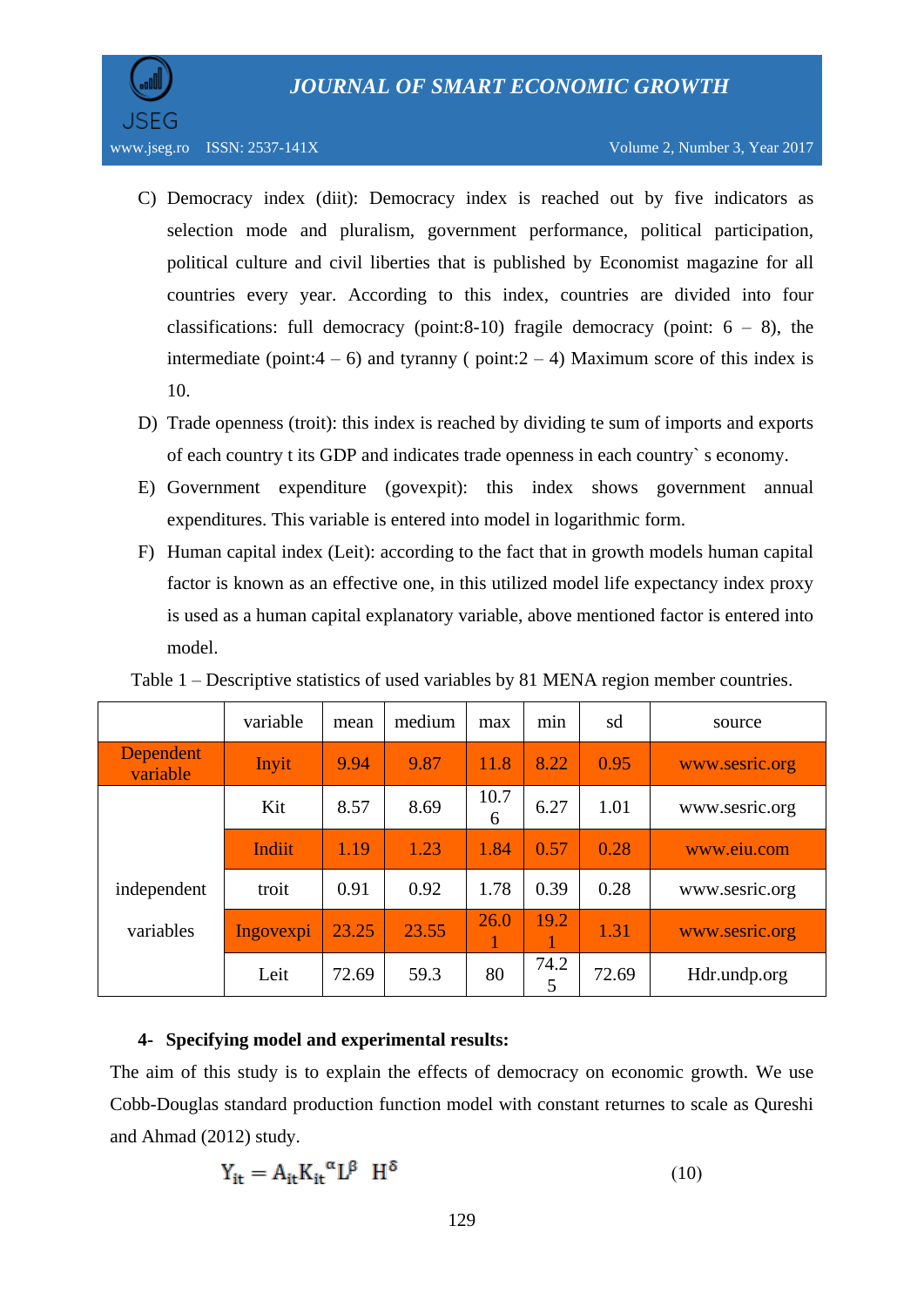```
Y= GDP in Current Prices
```
A= Total Factors of Productivity (TFP)

- K= Physical Capital
- $L =$ Labor

H= Human Capital

 $δ$  ⋅β ⋅α = Elasticity of Production

i=Cross Section

t= Time Period

Now by dividing both sides to labor, variable will be per capita:

$$
\frac{Y_{it}}{L_{it}} = A_{it} \left(\frac{K_{it}}{L_{it}}\right)^{\theta} \left(\frac{H_{it}}{L_{it}}\right)^{\tau}
$$
(11)

$$
y_{it} = A_{it} k_{it}^{\theta} (h_{it})^{\tau}
$$
 (12)

By taking logarithm of both sides of equation (120, equation (13) will be obtained:

$$
ln y_{it} = ln A_{it} + \theta ln k_{it} + \tau ln h_{it}
$$
 (13)  

$$
log y_{it} = \Phi + \theta ln k_{it} + \tau ln h_{it}
$$
 (14)

Equation (14) shows that economic growth is a function of physical and human capital. According to equation (14) our spatial general model will be written as below:

 $\ln y_{it} = \beta_0 + \beta_1 \ln k_{it} + \beta_2 \, \ln \mathrm{di}_{it} + \beta_3 \ln \mathrm{tro}_{it} + \beta_4 \ln \mathrm{govexp}_{it} + \beta_5 \ln \mathrm{hc}_{it} +$  $\beta_6 \sum_{t} w * ln y_{it} + \beta_7 \sum_{t} w * ln k_{it} + \eta_i + u_{it}$ 

(15)

$$
u_{it} = \lambda \sum_{t} w * u_{it} + \varepsilon_{it}
$$
 (16)

In general situation of spatial lag existence, above equation is considered as distributing U and explanatory variable.

 $β$  and  $λ$  are model estimated coefficients, w is matrix of standard proximity and η is periodic fixed effects of imperceptible points.

It is included in U model and if the estimation is by SEM model, it is included in ε. The reason for taking a break room for explanatory variable capital per capita is that mobility of capital production factors and workforce and its overflow into the contiguous countries is possible and it can play a role in their production and development levels but for other explanatory variables such an impact is less expected.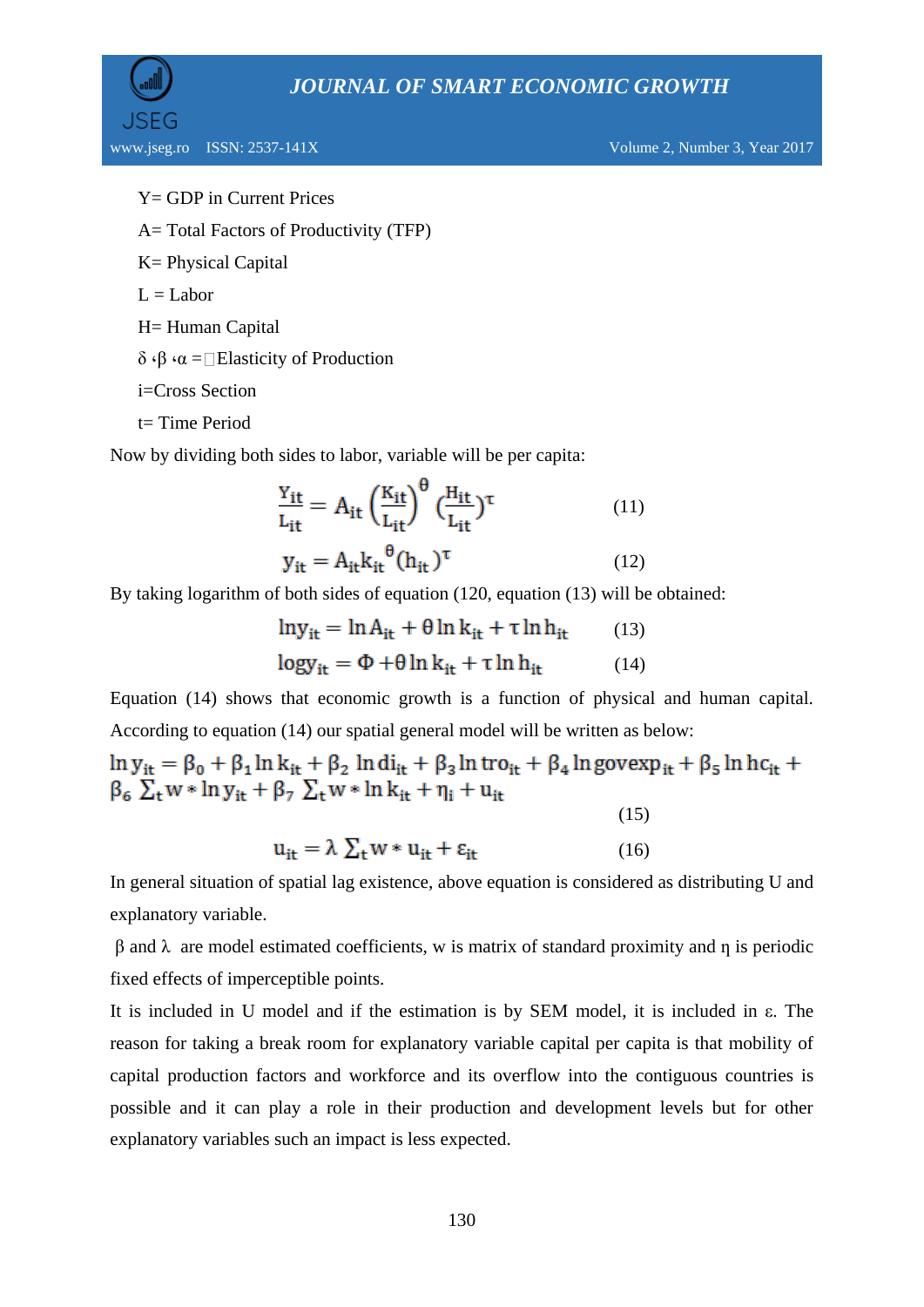

In table (2) all estimated results are presented by using two Stage Least Squares method. It should be noted that in order to perform calculations designed toolbox in MATLAB software-Alvarez Zofio and Barbero (2013) - is applied. In table (2) results of six spatial econometric model is presented by using panel data.

|                                 |                                   | Dependent variable: Inyit |                    |                     |                      |                      |                      |  |
|---------------------------------|-----------------------------------|---------------------------|--------------------|---------------------|----------------------|----------------------|----------------------|--|
|                                 |                                   | Model1                    | Model2             | Model3              | Model4               | Model <sub>5</sub>   | Model6               |  |
|                                 | <b>Model</b>                      | <b>SAR</b>                | <b>SEM</b>         | <b>SAC</b>          | Durbin<br><b>SAR</b> | Durbin<br><b>SEM</b> | Durbin<br><b>SAC</b> |  |
| Independent<br><b>Variables</b> | In $(k)$                          | $0.11**$<br>(0.05)        | $0.08*$<br>(0.05)  | $0.11**$<br>(0.05)  | $0.15**$<br>(0.05)   | 0.09<br>(0.05)       | 0.15<br>(0.05)       |  |
|                                 | In $(ii)$                         | $-0.13*$<br>(0.05)        | $-0.16*$<br>(0.09) | $-0.13*$<br>(0.07)  | $-0.17**$<br>(0.08)  | $-0.17**$<br>(0.09)  | $-0.16*$<br>(0.09)   |  |
|                                 | Tro                               | $-0.22$<br>(0.16)         | $-0.30*$<br>(0.17) | 0.22<br>(0.015)     | 0.12<br>(0.17)       | $-0.25$<br>(0.18)    | 0.12<br>(0.16)       |  |
|                                 | In(gexp)                          | $0.32***$<br>(0.06)       | $0.42**$<br>(0.06) | $0.32***$<br>(0.06) | $0.29***$<br>(0.07)  | $0.39***$<br>(0.07)  | $0.28***$<br>(0.06)  |  |
|                                 | Le                                | $-0.01*$                  | $-0.01*$           | $-0.01*$            | $-0.01*$             | $-0.01*$             | $-0.01*$             |  |
|                                 | <b>Spatial</b><br>lagged in $(y)$ | $0.53**$<br>(0.24)        | ---                | $0.56**$<br>(0.23)  | $0.44*$<br>(0.23)    |                      | $0.45**$<br>(0.22)   |  |
|                                 | Spatial<br>lagged in<br>(k)       | $---$                     |                    | $---$               | $-0.22*$<br>(0.11)   | $-0.12$<br>(0.13)    | $-0.22*$<br>(0.11)   |  |
|                                 | Spatial<br>lagged u               | ---                       | $0.45***$          | $0.045**$<br>(0.11) | 0.005<br>(0.12)      | ---                  | $0.41***$<br>(0.12)  |  |
|                                 | Observation                       | 126                       | 126                | 126                 | 126                  | 126                  | 126                  |  |
|                                 | $R^2$                             | 0.45                      | 0.19               | 0.44                | 0.42                 | 0.15                 | 0.44                 |  |
|                                 | $\chi$ 2 Wald                     | $62.43***$                | 63.87***           | $67.23***$          | 65.74***             | 64.13***             | 72.11***             |  |
|                                 | $\overline{F}$<br>(poolability)   | 64.54***                  | 158.19***          | 75.86***            | 80.30***             | 154.32***            | 181.84               |  |
|                                 | $\chi$ <sup>2</sup><br>(hausman)  |                           | $31.97***$         |                     |                      | 31.97***             |                      |  |
|                                 | cross<br>section<br>effects       | fixed                     | fixed              | fixed               | fixed                | fixed                | fixed                |  |
|                                 | $\chi$ 2 (bsjk)                   | $148.79***$               | 148.79***          | 148.79***           | 148.79***            | $148.79***$          | 148.79***            |  |

| Table $2$ – results of model estimation |  |  |  |
|-----------------------------------------|--|--|--|
|-----------------------------------------|--|--|--|

Source: Author's calculations. \*, \*\* and \*\*\* respectively represent significance at 10%, 5% and 1%.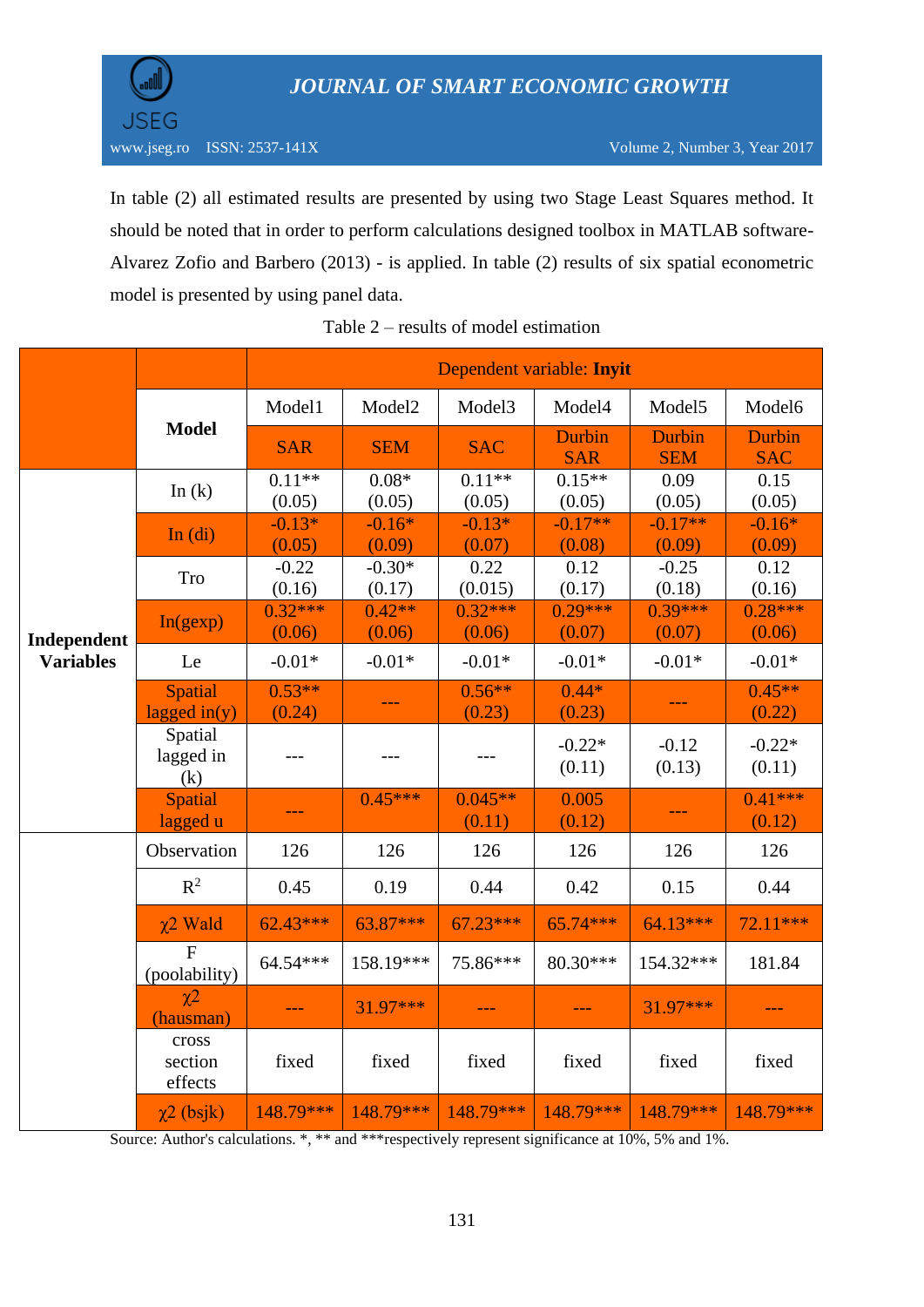

In table (2) all estimation results are presented by using two stage least square method. In all investigated models capital per capita variable has positive and significant impact oncountries per capita income. In all models test results of Baltagi, Song, Jung & Kohs (2007) show a spatial autocorrelation in the model. This means that there is spatial correlation and local proximity effects between MENA region countries. Trade openness variable (tro) (only in spatial error models) is significant and has negative effect. In all other models this variable is not significant but has negative ratio.

Government expenditure variables in all six models has significant and positive effects on countries economic growth. This confirms that considering the fact that government administration in most evaluated region countries is high, yet governmental expenditures is one of the main effective factors on economic growth.

In (4) and (6) models effects of capital variable overflow to neighboring countries is significant, e.g. it has spatial effect. Using Hausman test in all evaluating models, appropriate model is of fixed effects.

Significance of Wald test in all studied models suggests a link between considered explanatory variables with dependent variables.

In (1), (3), (4) and (6) models dependent spatial lagged variable is positive and significant which suggest the positive effect of one country's development on neighbor country's development. For example, in accordance with (1) and (3) models, 1 % increasee in real production of each country, will cause %0.53 growth in production of its contiguous country. It shows the importance of neighboring and proximity to developed countries by spatial econometric models.

In SEM models  $-$  (2) and (5), spatial error ratio is significant which indicates proximity effects between MENA region member countries.

The aim of this article is evaluation of democracy existence on economic growth. In all evaluated models economic growth has significant but negative impact on economic growth. By using democracy index variable in all models it can be clearly seen that democracy has negative effect on economic growth. The results of evaluated models support a viewpoint that believes economic development will not lead to democracy. (Mesquita and Downs 2005)

Study of countries shows mean democracy index of 3.45 which indicates majority of surveyed countries are amongst authoritarian governments. But the remarkable point is that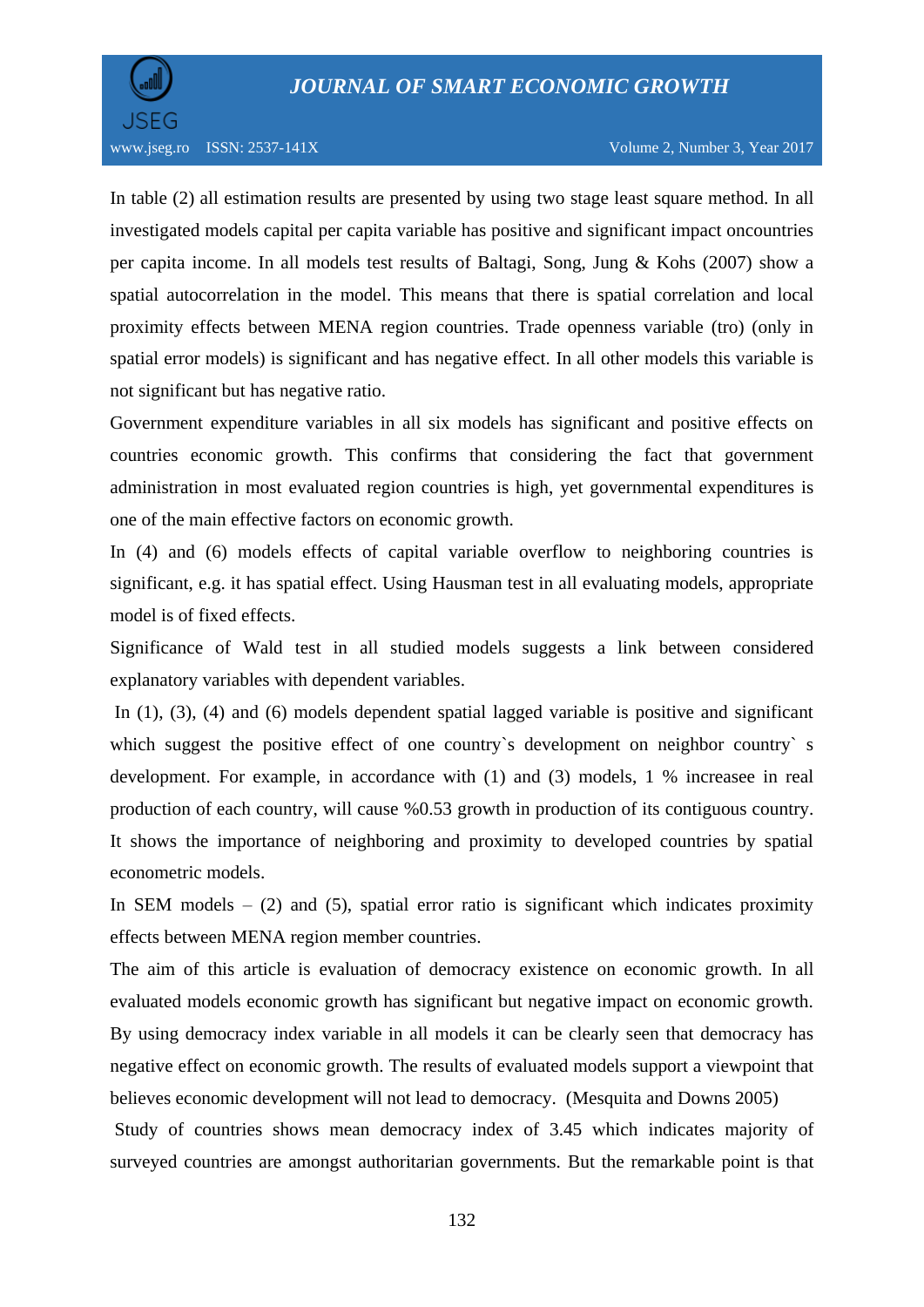



the majority of countries are located in oil-rich region of middle – east that makes considerable revenues for them but at the same time they are not enjoying from a proper democracy index.

Therefore, the specific prevailing conditions of region countries econmy shows that being a democratic country has negative impact on their economic growth.

#### **4- Summary and conclusion**

In present study in order to evaluate the effect of democratic government on economic growth and development of countries, related indices in 81 MENA region member countries in 2008- 2014 were studied. By studying subject literature it was quite clear that there are different theories about causal relationships between democracy and economic growth. Some studies concluded positive relation, some negative and some neutral relation between democracy and economic growth.

In this study by evaluation of various studies in this area and by using spatial econometric models, the model is estimated. According to the results obtained from estimated models, democracy index has significant but negative effect on economic growth of studied countries. On the other hand by using spatial econometric model this point is visible that economic growth of each country affects its contigious country and on the other hand there is capital over flow between neighbor countries that overflow of capital is also a significant factor on economic growth of neighboring countries.

Finally it is concluded that in MENA region member countries mainly having lower levels of democracy index, the effect of democracy index on economic growth is negative. The reason is in existence of oil exporting governments in the region. Governments enjoying from full income of oil purchasing, feel needless of democratic interactions with their people and rely on foreign incomes. In non-oil exporting countries governments have to collect taxes to secure the expenditures, so they have to interact with their people in more democratic ways. But in oil – rich countries economic growth is mainly based on oil revenue, so the governors are largely exempt to pay attention to their people.

So dependence on foreign income can be one of the main factors of low democracy index in these countries. Therefore democracy has negative results for economic growth of these countries.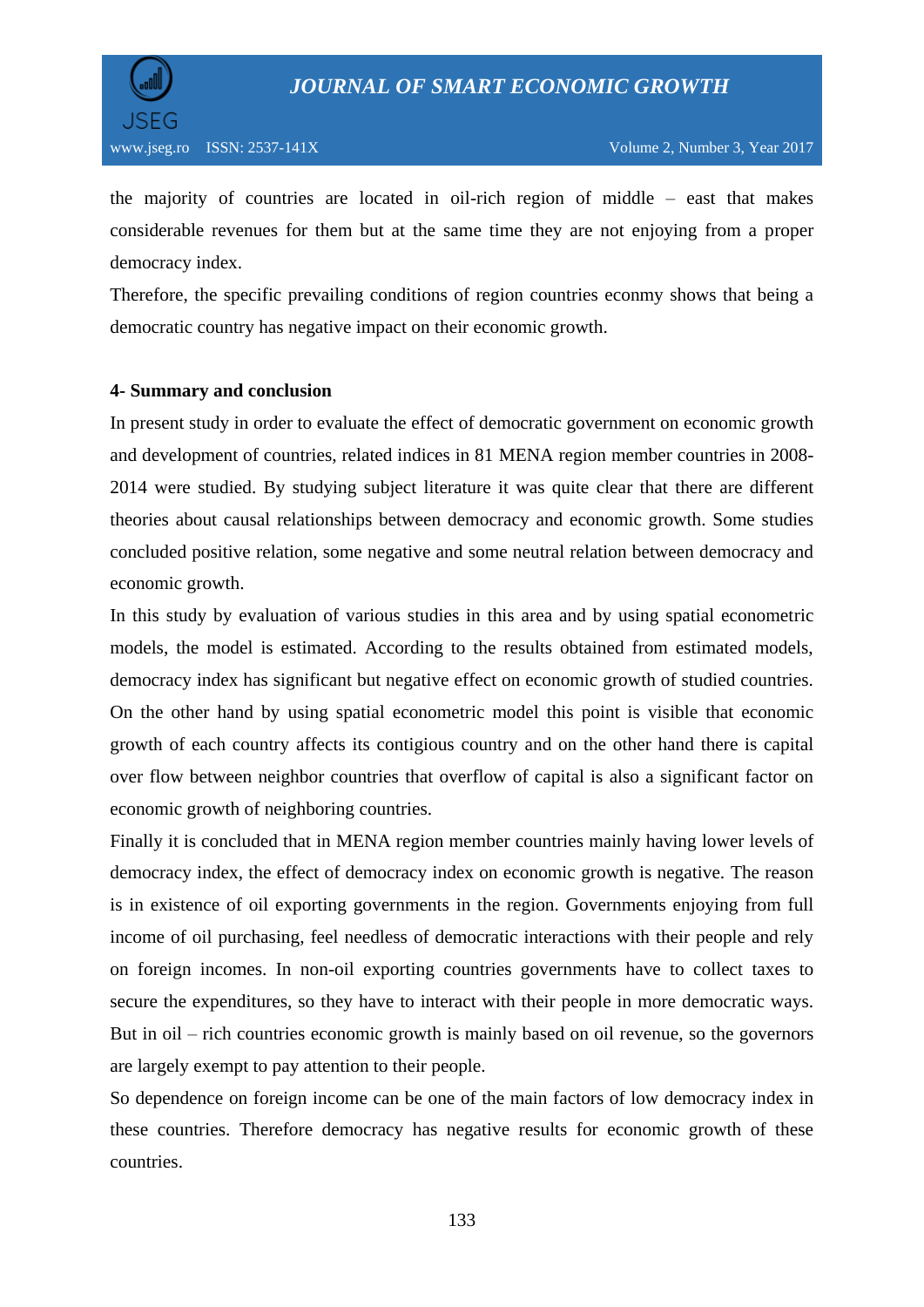

## **References**

- 1. Abeyasinghe, R. (2004). Democracy, Political Stability, and Developing Country Growth: Theory and Evidence. Democracy, Political Stability, and Developing Country Growth, 1.
- 2. Álvarez, Inmaculada C., Barbero, Javier and Zofío, José Luis (2013), A Panel Data Toolbox for Matlab, Working Papers in Economic Theory 2013/5, Department of Economics, Universidad Autónoma de Madrid, Spain.
- 3. Anselin L (1988). Spatial Econometrics: Methods and Models. Kluwer Academic Publisher,
- 4. Dordrecht.Bueno de Mesquita, B., & Downs, G. W. (2005). Development and democracy. Foreign Aff., 84, 77
- 5. Baltagi BH, Song SH, Jung BC, Koh W (2007). Testing for serial correlation, spatial auto-correlation and random effects using panel data." Journal of Econometrics, 140(1), 5 -51.Analysis of spatially dependent data.
- 6. Doucouliagos, H., & Ulubaşoğlu, M. A. (2008). Democracy and economic growth: a meta-analysis. American Journal of Political Science, 52(1), 61-83.
- 7. Drury, A. C., Krieckhaus, J., & Lusztig, M. (2006). Corruption, democracy, and economic growth. International Political Science Review, 27(2), 121-136.
- 8. Elhorst P. (2010). Spatial Panel Data Models. Handbook of applied spatial analysis. Edited by Fisher, M.M., Getis, A.
- 9. Elhorst, J. P. (2012). Matlab software for spatial panels. International Regional Science Review, 0160017612452429.
- 10. Gerring, J., Bond, P., Barndt, W. T., & Moreno, C. (2005). Democracy and economic growth: A historical perspective. World Politics, 57(03), 323-364.
- 11. Gohar Qureshi, M., & Ahmed, E. (2012). The Inter-linkages between Democracy and Per Capita GDP Growth: A Cross Country Analysis (No. 2012: 85). Pakistan Institute of Development Economics.
- 12. Hen, L. C. E. (2007, January). Development first, democracy later? Or democracy first, development later? The controversy over development and democracy. In The annual meeting of the Southern Political Science Association, New Orleans (Vol. 16).
- 13. Heo, U., & Tan, A. C. (2001). Democracy and economic growth: A causal analysis. Comparative Politics, 463-473.
- 14. Krieckhaus, J. (2006). Democracy and economic growth: how regional context influences regime effects. British Journal of Political Science, 36(02), 317-340.
- 15. Lesage, James P. (1999). The Theory and Practice of Spatial Econometrics. Department of Economics, University of Toledo.
- 16. Lesage, James P. (1999). The Theory and Practice of Spatial Econometrics. Department of Economics, University of Toledo.